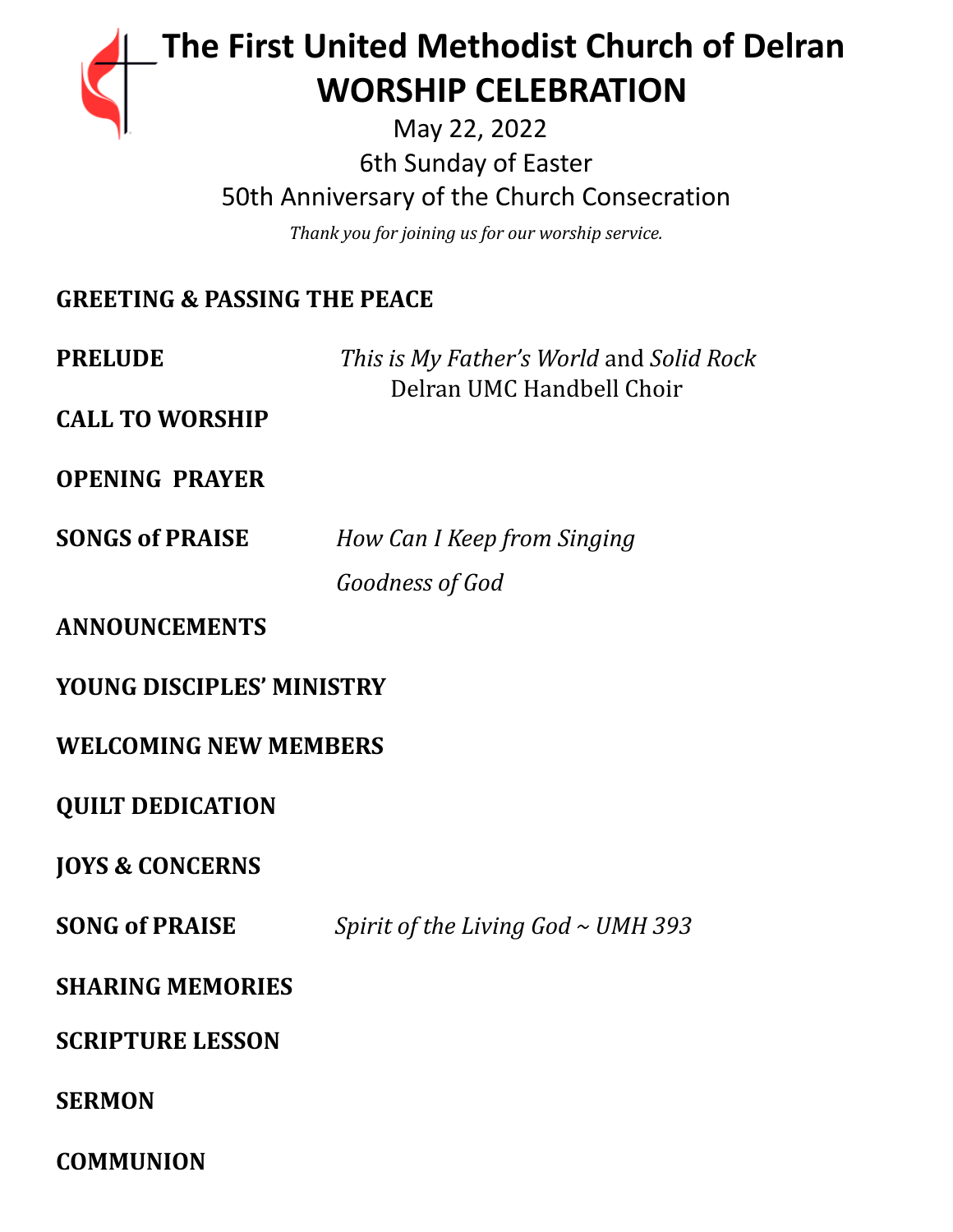## **OFFERING**

**CLOSING SONG** *Here I Am, Lord ~ UMH 593*

## **BENEDICTION**

# **The First United Methodist Church of Delran ANNOUNCEMENTS**

May 22, 2022

### **WORSHIP GOD**

- **Indoor Services** are in the Sanctuary on Sundays at 10AM. Masking is your choice. Burlington County is now advising masks indoors in public settings. Social distancing between households is required. Nursery care is provided. Please prepare prayerfully & note the precautions & guidelines on our website, [delranumc.org](http://www.delranumc.org). The service will be livestreamed from the Sanctuary at 10AM. Join the Service Online: Please consult the church website & Facebook page for updates.
- **Sunday Service Check-in:** [Complete](http://www.delranumc.org/checkin) this form to record your attendance for the online service.
- **Sermon Archive:** Access previously recorded sermons on our [Youtube](https://www.youtube.com/results?search_query=delran+first+umc+channel) web page.
- **Giving Options**: Please mail your tithes & offerings to the First UMC of Delran, 32 Conrow Road, Delran, NJ 08075, or go to the church [website](http://www.delranumc.org) to *Donate with [Tithe.ly](https://tithe.ly/give?c=1379451)* or *[Donate](https://www.paypal.com/donate/?token=JgyQQyCzJSzuWb-4M_kVuUa8ORCkKdbhPebT-DwrySzFpiafxE6LsZCirp50sAsR0jT_60&country.x=US&locale.x=) with PayPal*.

### **NEW AND NOTEWORTHY**

- **● 2022 UMC Annual Conference** The United Methodist Annual Conference will take place on May 23-24 online. If you would like to watch here are the links: To watch: **[Monday, May 23 via YouTube](https://gnjumc.us11.list-manage.com/track/click?u=b2ab2248b91542a5f476025fe&id=7d3c7a7145&e=73a8a4c6df)** To watch: **[Tuesday, May 24 via YouTube](https://gnjumc.us11.list-manage.com/track/click?u=b2ab2248b91542a5f476025fe&id=cd753cff5c&e=73a8a4c6df)**
- **● Think about VBS** The planning has begun for 2022 VBS. In a style similar to last year we will hold VBS on four Monday evenings from 6-8pm; June 27, July 11, 18, and 25th. Can you help? Look for the sign-up sheet.
- **● Education Coordinator** The Staff Parish Relations Committee is looking to fill a brand new position within our church. If you or someone you know would be interested, look for the job description on our web page or at this [link.](http://delranumc.org/staff)
- **Ukraine Support** We will continue to take offerings to support UMCOR (United Methodist Committee on Relief) and its Global Relief effort project 982450 for Ukraine. Envelopes are on the table in the Narthex.
- **● Email Prayer Chain** Chris Verduin coordinates an email Prayer Chain for our church family. If you would like to be a part of this email chain, email the church office or Chris directly at VerduinChris@gmail.com
- **● Small Groups** You can join a Small Group. There will be an in-person group at 10am Wednesday mornings at the church. There will be zoom groups on Wednesday and Thursday nights at 7pm. These groups will begin the week of April 24th. Just come! Wednesday evening group will begin on April 20th The Wednesday Zoom link is

https://us02web.zoom.us/j/82581434106?pwd=RHhFYVovcGhqMUhaQmcwaFZFZHRQUT09 The Thursday Zoom link is

https://us02web.zoom.us/j/85413515233?pwd=SlBWYm5Ed0hxMmZrZWptQjNCZjRhQT09

● **Church Office** hours are Tuesday, Wednesday and Thursday 9-2